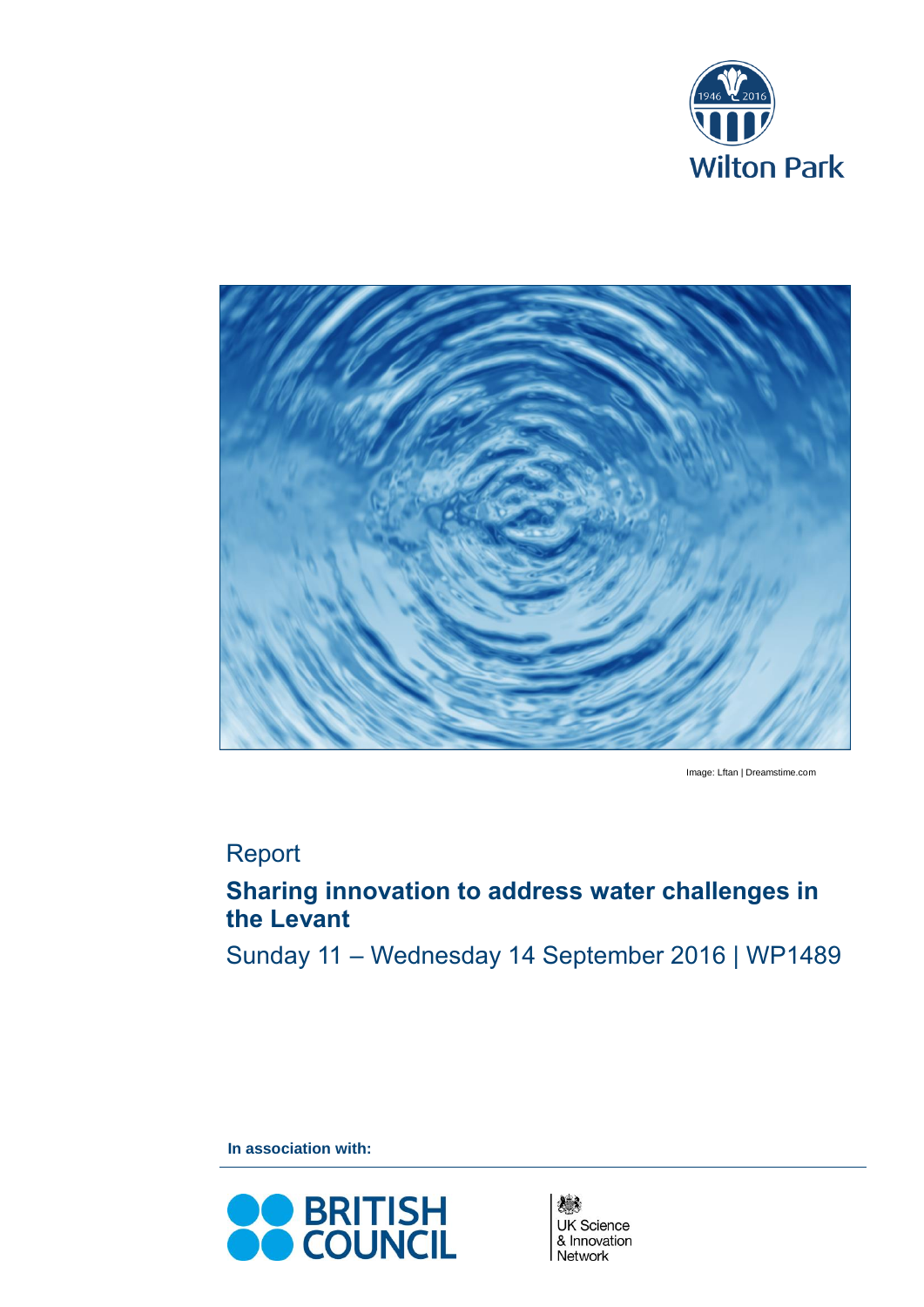

# Report

# **Sharing innovation to address water challenges in the Levant**

# Sunday 11 – Wednesday 14 September 2016 | WP1489

Wilton Park reports are brief summaries of the main points and conclusions of a conference. The reports reflect rapporteurs' personal interpretations of the proceedings – as such they do not constitute any institutional policy of Wilton Park & British Council nor do they necessarily represent the views of the rapporteur.

This Wilton Park conference addressed the problem of water stress in the Levant, specifically in Jordan, Israel, and Palestine.

The conference was attended by academics, scientists, NGO representatives, and policy officials from these three countries and the wider MENA region as well as from the United Kingdom, Europe, and America.

# **Key points**

The Levant faces absolute water scarcity;

Israel has pioneered a way forward in water management technologies such as desalination and waste water recycling. Scientific innovation means that Israel has no water shortage, unlike its neighbours.;

The usefulness of technological innovation must be placed in context – it is politics and management that is determining; the science can rarely be separated from the political in the MENA region.;

Engagement with local communities is vital to long-term water management success;

While scientific innovation does not lead to peace, co-operation on small-scale water projects can create 'islands of co-operation" contributing to peace building efforts in the region.

There is an urgent need for scientific technology and innovation to help respond to the emergency water needs of refugees and displaced persons in the MENA region with particular reference to the impact of refugees on water use in Jordan. The current political circumstances in the region were seen as an underlying major blockage to scientific innovation.

## **Executive summary**

This Wilton Park conference addressed the problem of water stress in the Levant, specifically in Jordan, Israel, and Palestine. The objective was to encourage innovative scientific co-operation and dialogue to bring about durable and appropriate efforts to manage the water crisis in this part of the Middle East.

This conference was attended by academics, scientists, NGO representatives, and policy officials from Jordan, Israel, and Palestine, as well as from the United Kingdom, Europe, and America and the MENA region. It was an effective forum for the sharing of scientific ideas and the communication of progress. Technological, political, financial, and societal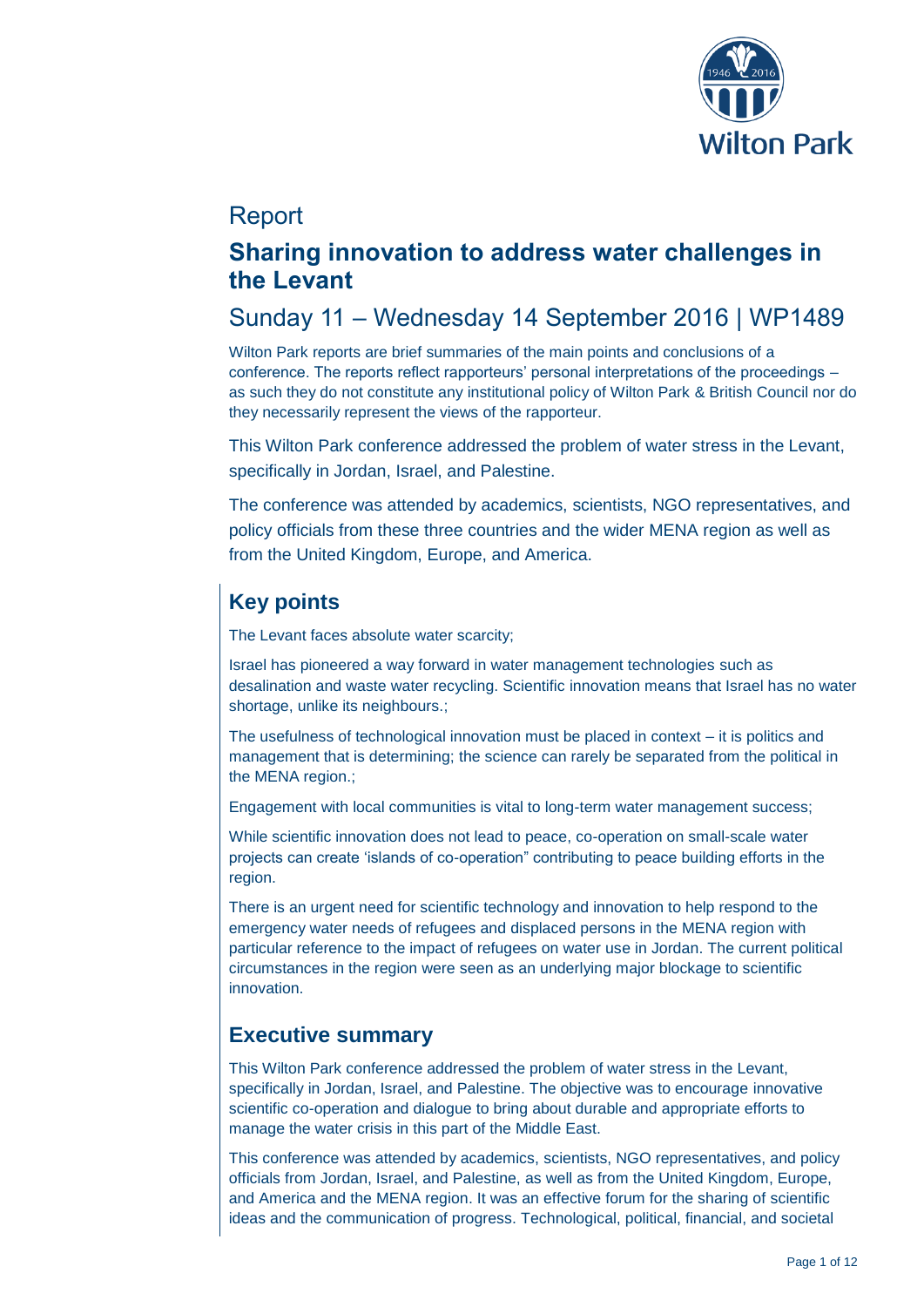innovations in water management, regulation, and funding were considered.

# **Background**

- 1. The total renewable freshwater resources (TRWR) in Israel equate to 220 cubic metres per capita, while in Palestine and Jordan there are 179 and 123 cubic metres per capita respectively (World Bank, 2014).
- 2. In Jordan, the population increased from 6.7 million in 2010 to an estimated 9.5 million in 2015 according to a National Census in November of that year, an increase of over 40%. This increase is largely due to the growing refugee population, which accounted for 2.9 million of the total in 2015, largely (but by no means exclusively) as a result of the Syrian refugee crisis (Jordanian Department of Statistics, 2016). The TRWR has dropped to 90 cubic metres per capita.
- 3. Symptomatic of poor water resource management is the drying up of the Dead Sea. In the 1960s, the River Jordan carried 1.5 billion cubic metres annually from the Sea of Galilee to the Dead Sea, but today the flow has fallen to just 100 million cubic metres, most of which is brackish water and sewage. The Dead Sea has lost 30% of surface area in 20 years, and its level is falling by one metre every year.
- 4. 90% of the River Jordan's annual flow has been diverted by agriculture and around 250 million cubic metres is withdrawn annually directly from the Dead Sea for the Potash industry, which is again an input to agriculture.
	- Note: The Israeli Dead Sea Works' annual net pumping rate from the Dead Sea in 2010 was 168 million cubic metres. The average rate is 150 to 160 million cubic metres per year. The combined net rate for the Dead Sea Works and the Arab Potash Company is 250 to 280 million cubic metres per annum. (World Bank, 2013).
- 5. The main sources of freshwater in the region are:
	- Rainfall;
	- Aquifers;
	- The River Jordan and tributaries.
- 6. Desalination technologies have treated seawater from the Mediterranean and in future the Red Sea will also be desalinated to increase the supply of water. In Israel, extensive wastewater recycling has also been installed.
- 7. Virtual water is the water embedded in the process of producing foodstuffs or industrial goods. The importing of such virtual water allows countries to overcome shortages in their natural water endowments. This has been a crucial part of Israeli decoupling (decoupling is the act of separating economic growth and water use from local water resource constraints).
- 8. The key challenges to water resource management in the region are:
	- Increased water and food demand as a consequence of population increase;
	- Variation in annual rainfall;
	- Moderating agricultural water use to sustainable levels;
	- Reducing the pollution of freshwater resources;
	- Improving water infrastructures in places where they are inadequate;
	- Absolute water scarcity.
	- The overall geo- political reality, especially in the Israeli- Palestinian context. This includes the current situation in the Gaza strip, deadlock in the MEPP, security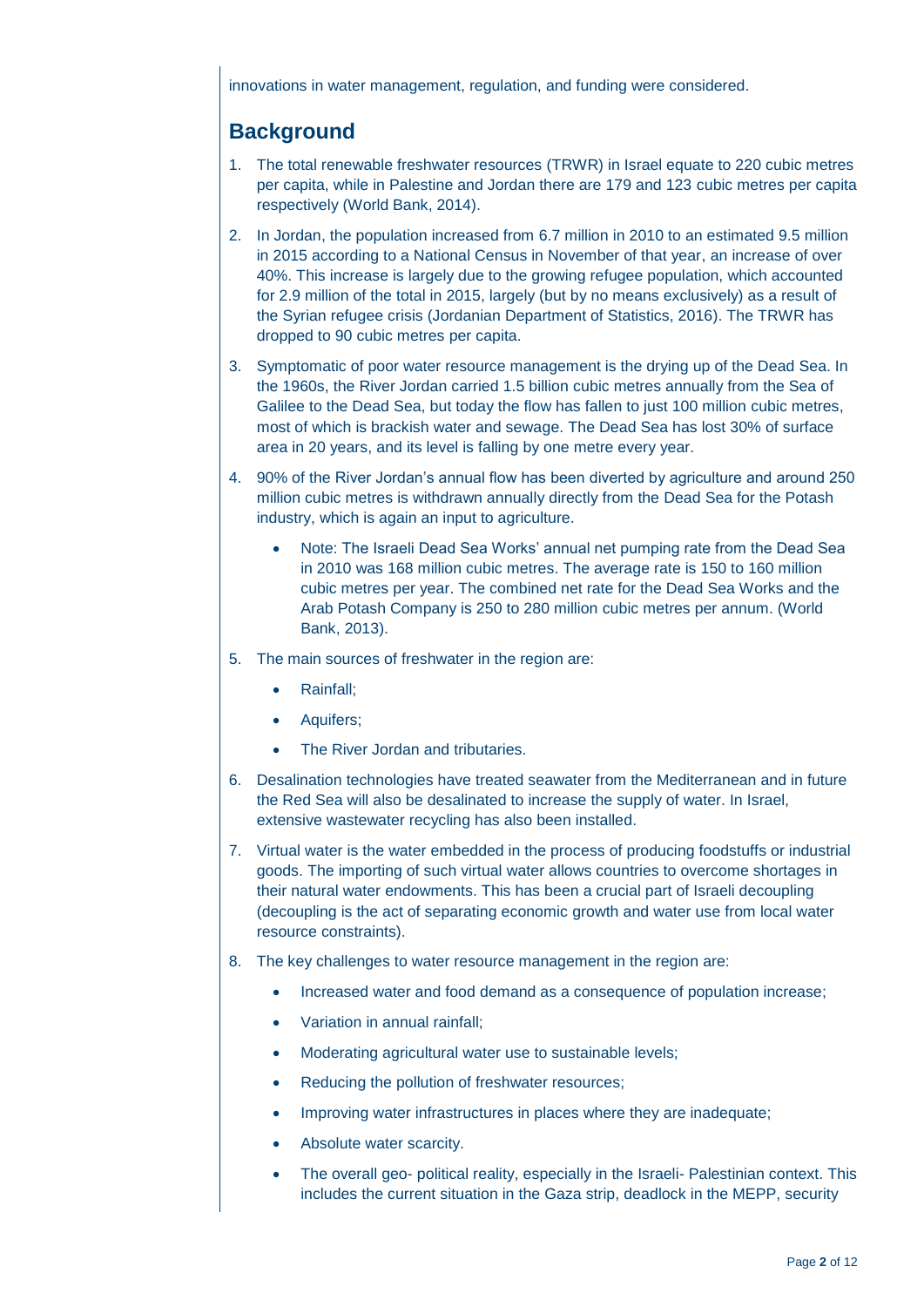concerns and the block on freedom of movement. etc.

9. Further innovation and research can help the Levant to meet these challenges. But it should be recognised that the water allocation and management experiment of the past half century in Israel is unique. It has demonstrated that a strong and diverse economy has the capacity, with effective governance and investment in a suite of technical measures, to deliver a version of sustainable food and water security.

### **Challenges to water resource management in the region**

### **Demographic growth**

10. Since the 1950s, the population of the Middle East has quadrupled. This growth has made the region increasingly reliant on the global trade in virtual water for its water and food security. Rising populations everywhere will also place greater pressure on the network of virtual water trade, and those coping with water scarcity in regions such as the Levant should recognise that their water and food security depends on global demographics. For example, although UN-DESA estimates that China's population will fall by 400 million by the end of the century, the rise of the African population to an estimated 4.3 billion by 2100 is the number to note (UN-DESA 2015). A rising population in the Middle East in this context creates a growing imperative to acknowledge politically the vital role of virtual water in offsetting the risks of water scarcity.

## **Changing rainfall patterns**

- 11. Climate change science has focused resources and funding on changing temperatures, but future rainfall patterns continue to prove difficult to predict. There is evidence that the Levant and Eastern Mediterranean is a region that can anticipate a decline in average rainfall.
- 12. Rainfall is essential to water resources and water use in the Levant. Aside from its obvious role as the feedstock of the River Jordan via tributaries, certain amounts of rainfall become embedded in the soil until evapotranspiration. This embedded soil water is called "green water", and it accounts for a significant proportion of the freshwater resources of the region; yet it is rarely considered or quantified. (Blue water is freshwater found in rivers and aquifers. See Figure 1).



### Figure 1: Green and Blue Water in Israel and Jordan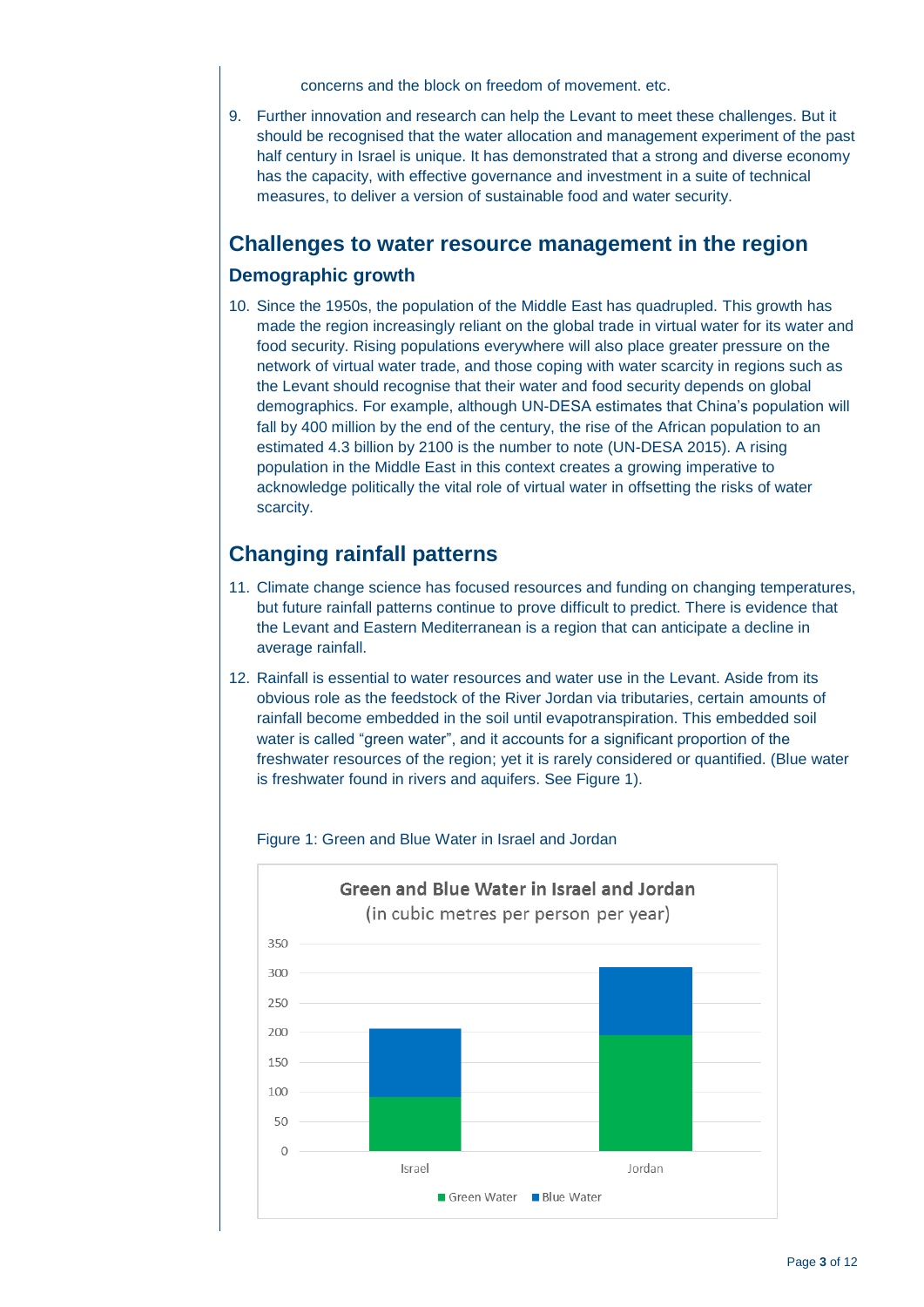#### Source: Based on Gerten et al 2011

- 13. Blue water used for agriculture has a high opportunity cost, whereas green water can only be used to produce food and/or sustain ecosystems.
- 14. Research should be conducted to investigate the potential for green water to ease further the burden of agricultural demands on blue water.
- 15. The worsening water resources of the Levant are significant. But they are not as significant as the unpredictability of future rainfall in the food baskets of the world that export food to water deficit regions such as the Eastern Mediterranean.

### **Agricultural water use**

- 16. Agricultural use accounts for 80-90% of freshwater withdrawals in Jordan and the Occupied Territories. By contrast, by 2010 the sector accounted for just 50% of total water consumption in Israel. Most of the water used for agriculture in Israel is recycled sewage water.
- 17. It was noted that the agricultural sector contributes just 4% to Israeli GDP, but is associated with the employment of 20% of the work force. Agriculture continues to be an integral part of the national fabric despite successful decoupling. Hence, the agricultural water burden can be reduced without abolishing agriculture. The difference between Arab and Israeli agricultural water use can be explained by four factors: green water, wastewater recycling, effective innovation, and crop choice and irrigation-water innovation:
	- Green water: When green water resources are taken into account, over 90% of Israel's total water use is devoted to agriculture;
	- Wastewater recycling: 88% of municipal wastewater is recycled, and 2/3 of irrigation water used is reclaimed sewage;
	- Efficiency innovation: Drip feed irrigation technology has been introduced, concentrating water around the roots of crops, and sealing it to minimise evaporation;
	- Crop choice and irrigation-water innovation: The development and selection of salt-resistant crops has allowed brackish water to be used for irrigation in some parts of Israel.
- 18. Agricultural water use is dominated by choice at the community level. Farmers are responsible for managing the vast majority of water resources, and it was emphasised that they should be included in policy discussions, such as at future conferences at Wilton Park. It is essential that innovation and changes in water-use practice are introduced in ways that are sustainable not only for freshwater resources but also for the livelihoods of farmers.
- 19. A number of projects and NGOs are focused on water-use management at the community level, particularly in Jordan and Palestine. It was emphasised that innovation is needed not only in technology but also in modes of thinking. Some examples of community-focused projects in Jordan are as follows:
	- A project to assess the needs of farmers found that the cost of energy to power groundwater pumps is a primary concern. The project installed solar panels, reducing the community's electricity costs by 32%;
	- A project to change habits and thinking about local water use and management introduced training sessions into local schools, and gradually built up their contacts and reputation to engage directly with municipal authorities and ministry officials. Willingness to co-operate with Israel on effective water resource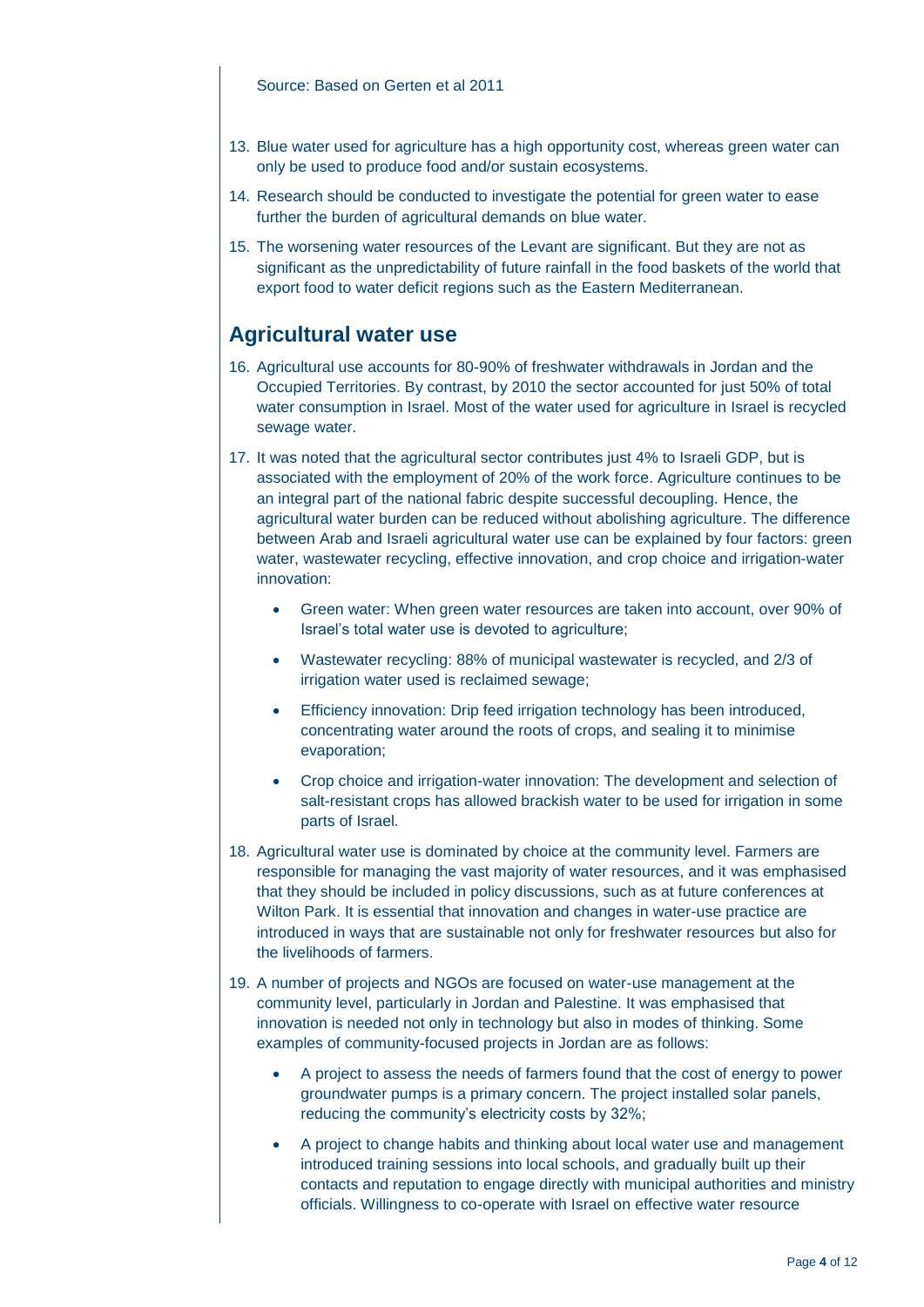management is a key element of what this project is trying to achieve;

 A project to introduce an innovation in combining fish rearing and crop growth (to pool water and nutrient resources) is being trialled in a local community in Jordan.

## **Pollution of freshwater resources**

- 20. Pollution is a major challenge to good water management in the Levant. Pharmaceuticals, nitrates from fertiliser, and untreated sewage are all seeping into groundwater aquifers and the River Jordan.
- 21. It is estimated that just 3% of the freshwater resources available as groundwater beneath Gaza is unspoilt by pollution.
- 22. Tackling pollution is considered to be an area of major potential for co-operation between the states and territories in the Levant.
- 23. In Israel between 1999 and 2014, 20% of wells were closed because of pollution, mainly as a result of nitrate pollution from fertilisers. Innovative projects have been implemented to clean water with fish, and also to introduce widespread water quality monitoring and remediation.
- 24. Projects have been started in collaboration between states in the Levant, but these have faltered because of a failure of political will. For example:
	- A 100 million USD sewage treatment facility was built in northern Gaza, close to the border with Israel; however, it was not made operational because of political reasons. . The plant requires 3MWh of electricity to operate, but spare capacity has not been made available. Thus, raw sewage continues to pollute Gaza's aquifer system and the Mediterranean. Recently, the Israeli desalination plant in Ashkelon closed because of this pollution: the shared environmental interest of Israel and Palestine has thus been disregarded because of political conflict.

### **The need to improve infrastructure**

- 25. The leakage of water in urban water services is a major problem. It has been estimated that 76 billion litres is lost to leakage annually (Mercy Corps, 2014). There has been effective investment in Jordan to reduce leakage in Jordanian cities, but more investment is urgently needed.
- 26. Basic water infrastructure management is crucial to sustainable water management, and requires simple maintenance and investment. This, however, is complicated by poor funding mechanisms (see later section on Funding) and the difficulties of giving water and sewage services a high policy priority.
- 27. Ineffective water infrastructures highlight gender imbalances and place an unequal burden on women as fetchers and carriers of water. Women are significant users and managers of water, and projects and governments should ensure that they have the opportunity to be involved in decision making, not just consultation.

### **Absolute water scarcity**

- 28. As already mentioned, the Levant is in a situation of absolute water scarcity: the amount of renewable freshwater available for use across the economy per head of population is extremely low. This can affect economic growth, livelihoods, and social stability if economies are weak and incomes low.
- 29. Innovations to address this problem to date have primarily occurred in Israel. They have focused both on reducing the demand on blue freshwater resources and increasing the supply of freshwater.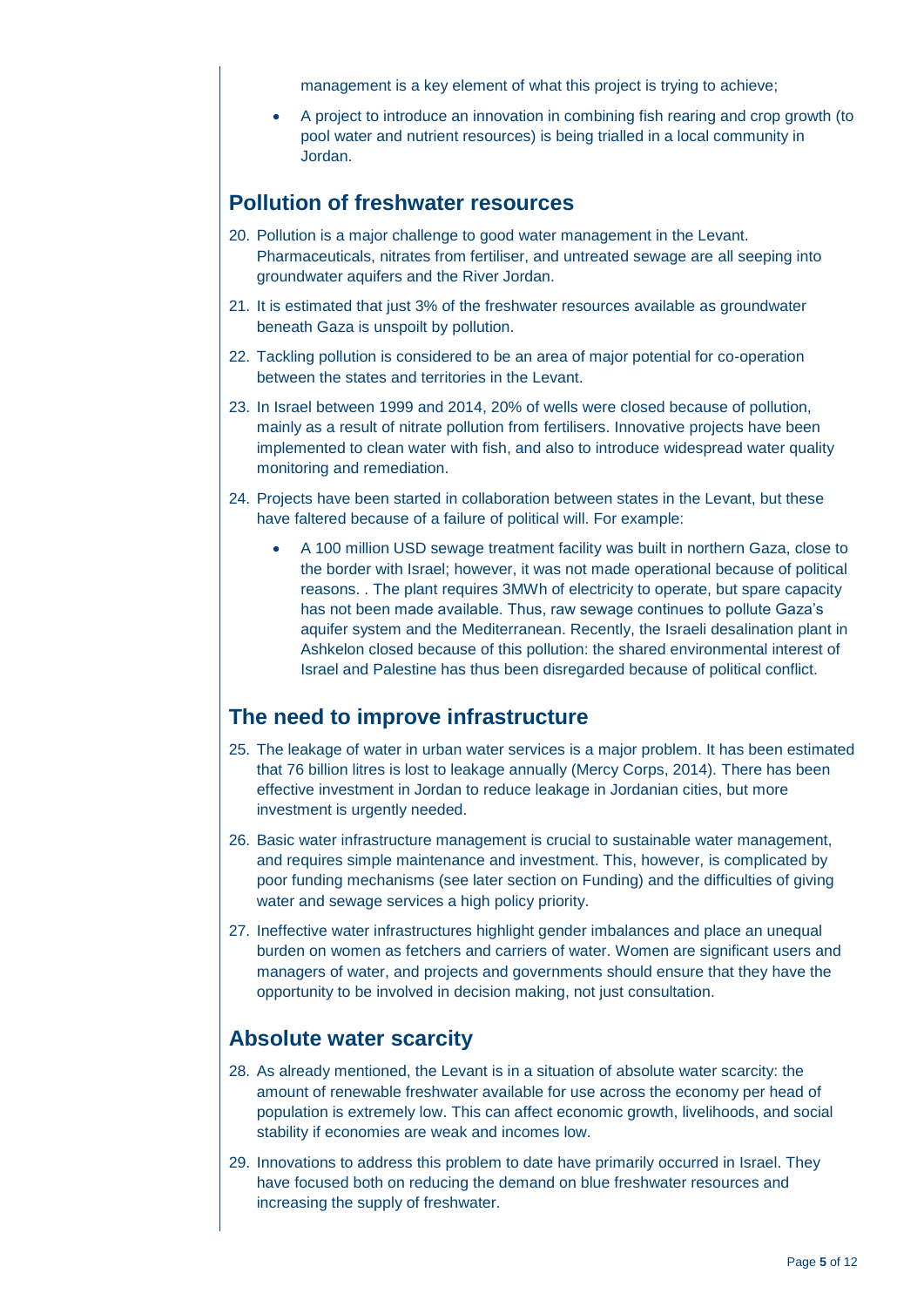- 30. Innovations to reduce freshwater demand have concentrated mainly on agricultural water use (see earlier section on Agricultural Water Use).
- 31. Innovations to increase the supply of freshwater in the Levant have involved several technologies and projects. For example:
	- In Israel, water treatment facilities to recycle wastewater have allowed 88% of municipal wastewater to be reused, increasing the supply of water without placing an additional burden on naturally occurring freshwater resources. There are plans to increase this to 95%;
	- In Israel, there are 39 desalination plants along the country's 32km of Mediterranean coast. By 2020, desalination will provide 100% of Israel's drinking water;
	- In Jordan, a 100 million USD desalination plant is being built in Aqaba, which will produce 80 million cubic metres of desalinated water per annum, with 40 million cubic metres being bought by Israel at cost and the rest remaining in Jordan. This is part of a larger, 1 billion USD, "Red Sea – Dead Sea Project", which will see the excess brine from desalination transported to and discharged in the Dead Sea to arrest its decline. There are significant environmental concerns about the second part of this project, and it can be questioned whether it is simply a politically feasible solution to avoid the more challenging issue of the proper management of the River Jordan basin area;
	- In Jordan, the Disi Water Conveyance Project was inaugurated by King Abdullah in 2013 to transport 100 million cubic metres per year from the Disi aquifer, in the south of the country, to Amman. This 1.1 billion USD project taps the nonrenewable aquifer which is shared with Saudi Arabia. On 30th April 2015, the kingdoms of Jordan and Saudi Arabia signed a co-operation agreement for the "Management and Utilisation of the Ground Waters in the Al-Sag /Al-Disi Layer". This is one of the few global agreements to deal specifically with shared groundwater resources.

## **Case study: the Israeli example**

- 32. Israel provides the leading example of economic decoupling from the constraints of absolute water scarcity. The process by which this has been undertaken has been described extensively by Gilmont (2014), and Figure 2 below illustrates water use, freshwater extraction, and economic growth over time. There have been several stages to successful decoupling in the Israeli experience:
	- Stage 1: Economic decoupling: Economic diversification reduced reliance on water-intensive agriculture;
	- Stage 2: Trade-based decoupling: Involving the importation of virtual water in foodstuffs (as discussed in Allan (1998)), allowing a reduced domestic dependency on agricultural irrigation;
	- Stage 3: Efficiency-based decoupling: Including greater efficiency in the agricultural sector, allowing it to reduce its water needs still further;
	- Stage 4: Natural water decoupling: The water supply was increased without drawing more freshwater. Used water was recycled, and desalinated water was introduced.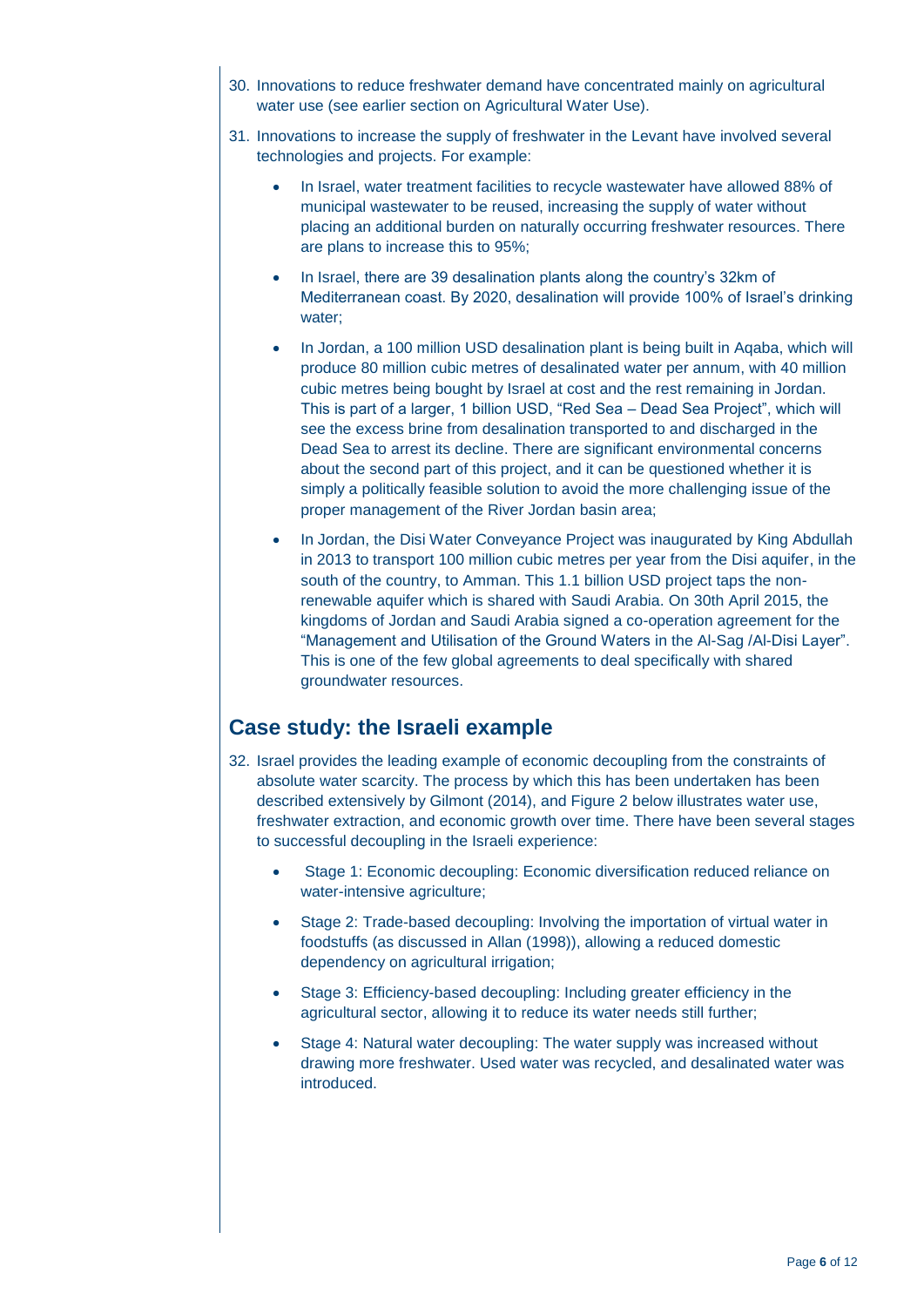### Figure 2: Decoupling in the Israeli Example



#### Source: Gilmont (2016)

- 33. Figure 2 shows how economies shift from meeting their water needs from their own resources to dependence on: 1) a TRADE-BASED version of water security; 2) EFFICIENCY-BASED DECOUPLING; and finally 3) NATURAL-WATER DECOUPLING from the overexploited natural water. Getting levels of water consumption down to an environmentally sustainable level can take 50 years.
- 34. The first three stages of decoupling are related to reducing the water needs of the agricultural sector. The process of agricultural water decoupling is very political. There was an attempt to reduce agricultural water use in Israel between 1985 and 1991, but this was aborted as a result of political pressure and drought. A second attempt began in 1995 and has been sustained. Large reductions in freshwater extraction have resulted – this was before the introduction of significant desalination programmes.
- 35. The Israeli case study is unique in its successful decoupling of freshwater withdrawal from water use and economic growth. This outcome has required innovation in policy, management, and technology.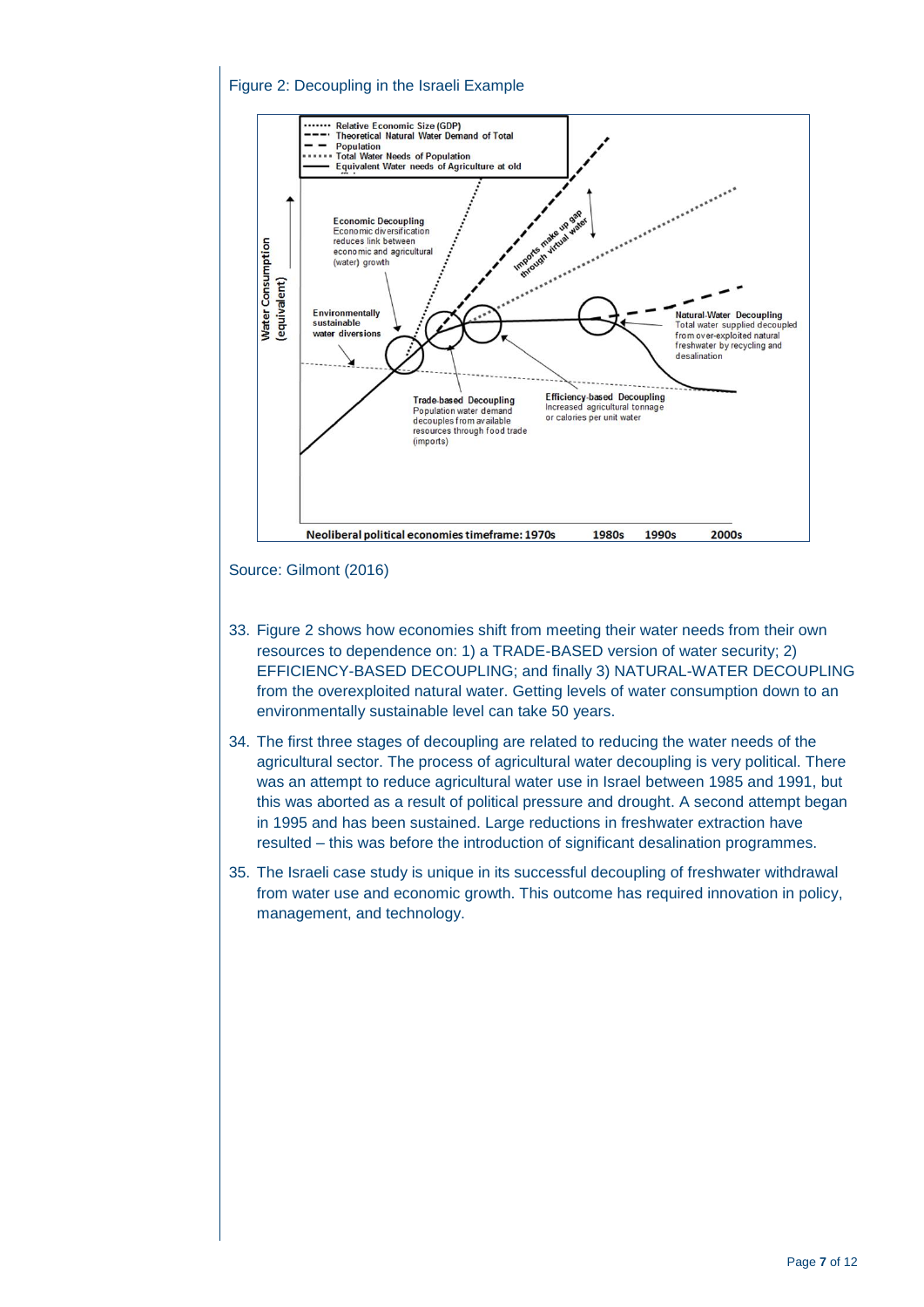### Figure 3: Israeli Water Resource Development 1958-2014



Source: Gilmont (2016)

36. It is important to be circumspect in drawing lessons for Jordan and Palestine from this case study. Water management and water resources in Israel are highly centralised, streamlining decision-making, whereas Jordan's water management is far more locally controlled in practice. Nonetheless, lessons that can be transferred highlight the primary importance of the political sphere and water management in the agricultural sector.

## **Funding**

- 37. The availability of finance is crucial to the success of any project, and to the maintenance and improvement of any infrastructure. Innovations, projects, and maintenance in the water sector are no different, and are reliant on funds from three sources, dubbed by the World Bank as "the three 't's", all of which introduce problems for good water management and innovation:
	- **Tariffs**: In practice, tariffs are kept low due to political and social pressure. Thus, water networks are typically underfunded and struggle to cover costs or invest in innovation;
	- **Taxes**: These are again often limited by political and economic constraints;
	- **Transfers**: International transfers (aid and loans) often invest in sanitation, and are seeking clear proof that their investment is giving good results. This can impact on the type of project or innovation that receives funding, sometimes limiting the potential for longer-term or more subtle projects to get off the ground.
- 38. Centralisation in the Israeli experience has allowed tariffs and taxes to lead. A highly developed and competitive private sector has also allowed funding to be leveraged from markets.
- 39. In Jordan, international transfers (aid and loans) are central to innovation, and to project and management funding. It was suggested that this rentierism is an impediment to economic diversification in Jordan.
- 40. Funding for universities is a critical issue for innovation in the water sector. Scientific research and innovation is a culture, but is one that does not always find full and active support from political decision-makers in the Arab Middle East. Some participants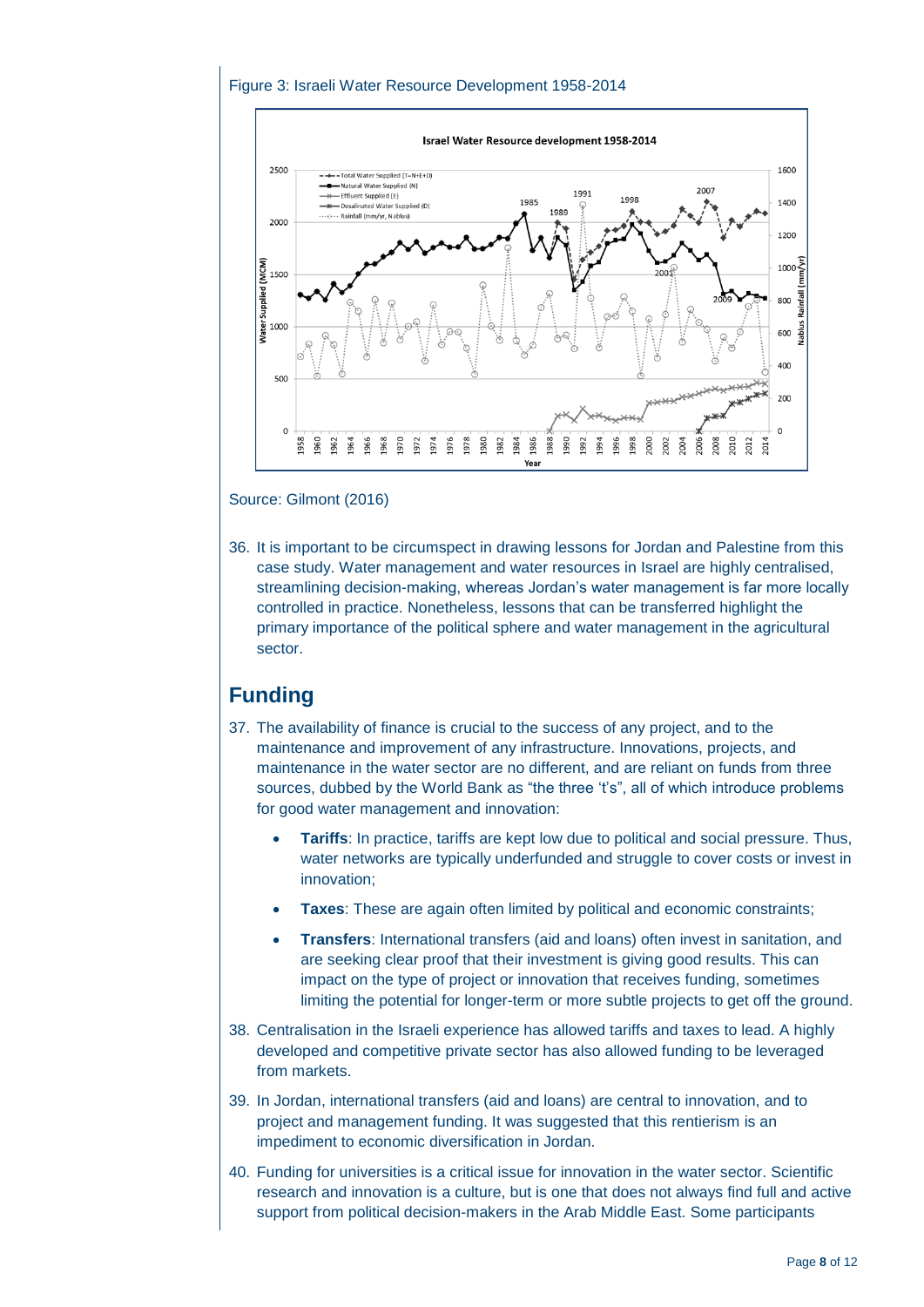suggested that free thinking, innovation, and co-operation across borders are not encouraged by Arab governments or societies.. Israel produces 1% of science globally, while the entire Arab world also produces just 1%.

- 41. A lack of university funding from Arab governments means that Arab universities rely on international and Israeli research projects and grants. Yet, political and social pressures limit Arab researchers from pursuing opportunities with Israeli institutions, and West Bank universities have formally refused to co-operate with Israeli universities since 2010.
- 42. Innovations in water management are limited by their take-up by industry. Greater cooperation is required between academics, industry, farmers, politicians, and regulators, to ensure that the right innovations are introduced to resolve real problems in a sustainable way, and to ensure that funding is flexible enough to allow this.
- 43. The UK Department for Business, Energy and Industrial Strategy (BEIS), the UK Science and Innovation Network and the British Council - are committed to support collaborative water research projects in the MENA region through the STREAM programme, currently run for its second year.

### **Strategies for peace**

- 44. It is sometimes suggested that low-politics co-operation in water management, for example, leads to high-politics peace.
- 45. The international project Blue Peace works to build "circles of co-operation" between Israel, Palestine, and Jordan in technical water management, in the hope that this will contribute to high-politics peace.
- 46. Participants heard that trans boundary co-operation does not lead to peace and that without governments there is no peace process. Participants challenged the reality of casting scientists as peacemakers while recognising the importance of small steps of scientific co-operation and sharing innovation. Scientific innovation does not lead to peace, Neither does academic collaboration. This however doe not negate the value of small steps of co-operation and the role of civil society in promoting peace from the bottom up.
- 47. Although co-operation is important to the resolution of joint problems (such as groundwater pollution in Gaza), it does not in itself lead to good relations outside of the narrow sphere of co-operation. High politics determine good relations, not low politics. Questions of identity and rights are fundamental. For example, no amount of water cooperation between Israel and the West Bank will lead to good high-level relations or a durable peace as long as the current geo-political circumstances remain. Any number of low-level gains can be reversed in a moment of politics. Whether it is possible to deliver a tri partite water agreement before the resolution of the political situation was a questions participants raised. The impossibility of separating science and politics was discussed with the view expressed that ignoring politics is itself political.
- 48. There are nonetheless many important avenues for co-operation, which can create "islands of co-operation":
	- Groundwater pollution in Gaza;
	- Water management in the Jordan Valley;
	- Sharing of technology;
	- Building energy-water-nexus mutual dependency.
- 49. The Middle East experiences 300 days of sunshine per year and Jordan has the extensive land available for renewable energy. If political will allows, and technological infrastructure is put in place, it should be possible to trade Israeli water for Jordanian energy, the latter being used to produce the former in desalination plants. This, of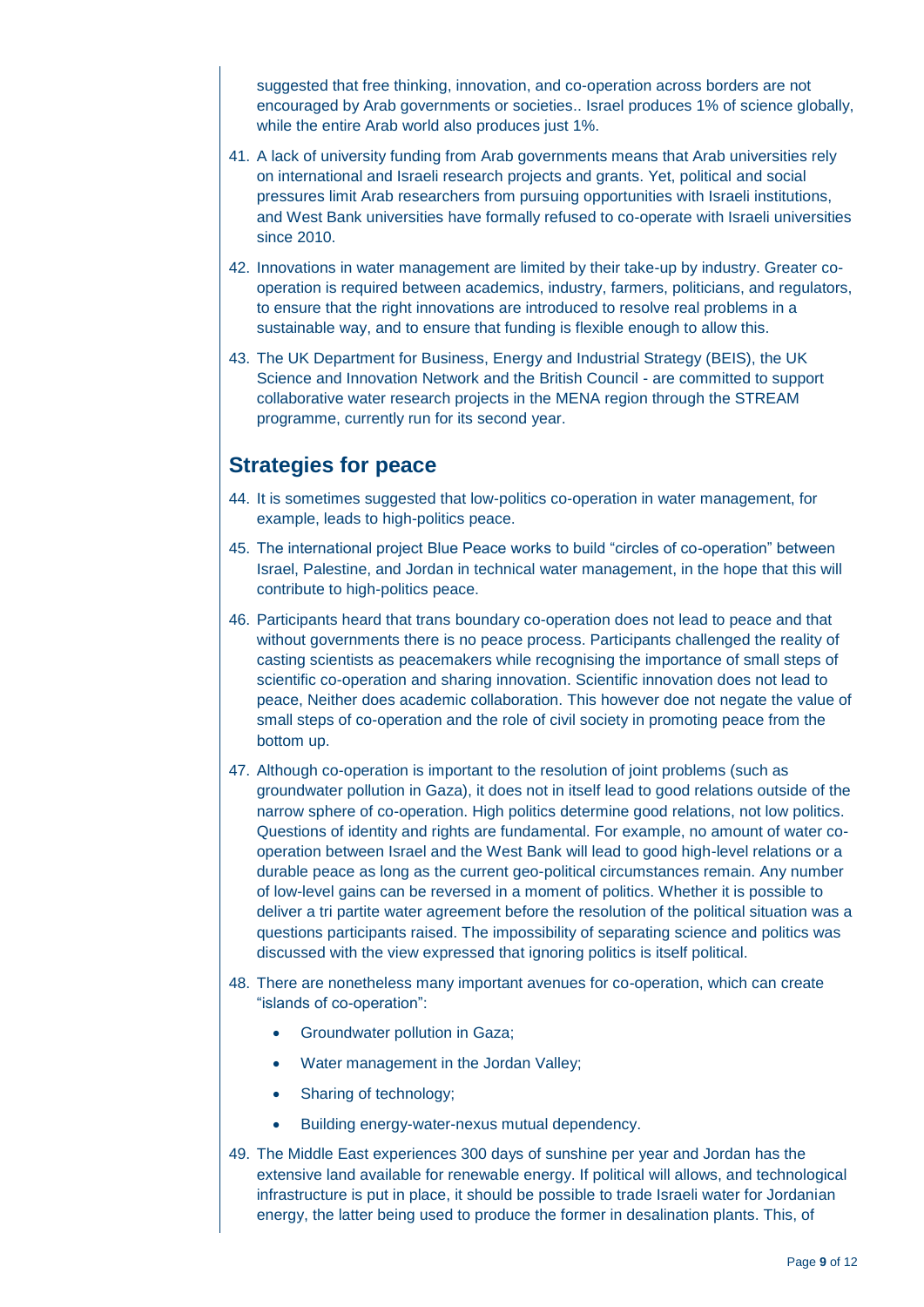course, is a far larger political step than simply technical water management.

50. As Jordan becomes more technologically and scientifically advanced, growing Palestinian-Jordanian collaboration will reduce Palestine's reliance on Israel. This will promote regional stability and Jordanian economic development.

### **Sharing innovation**

- 51. Innovations in technology, politics, practice, and funding are critical to generating a system of sustainable water management. Sharing these innovations is necessary for building political, institutional, and human capacity to improve water management in the Levant, but sharing innovation can be difficult:
	- Professional interaction between Israel, Palestine, and Jordan is politically fraught. The issue of trust was raised repeatedly.
	- Enabling technological innovation to be implemented depends on the relationship between academics and industry, as well as with farmers and other users;
	- Even innovations from third party states, such as the United Kingdom, can be difficult to communicate and implement on the ground. In Jordan, innovations that have not emerged from Jordanian science are unlikely to be adopted, and UK visa restrictions have made it difficult (if not impossible) to employ Jordanian PhD students on research projects. This limits the uptake of UK innovation in Jordan.
- 52. Sharing innovation in the Levant relies on good networks, and permissive politics and regulatory frameworks.
- 53. Women are often left out of the sharing innovation cycle- bypassed in decision making on water, both as technical specialists and in the decision making in legislation and strategies on water and its management.

## **Conclusion**

- 54. Political and management contexts (including at the local level) are determining to the success of projects and the sustainability of water use. Technological innovations are important, but should be considered in this context. A renewed vision to promote scientific innovation is needed.
- 55. Technological progress has dominated water management discourse, to the detriment of human capacity-building. Funding and attention needs to be refocused towards changing attitudes, habits, politics, and building capacity, to ensure sustainable water use management.
- 56. It is essential that farmers and the private sector are fully involved in water management decision-making as such a high proportion of water is used in agriculture.
- 57. Wilton Park encourages participants to consider follow-up actions to ensure that this conference leads to real and positive progress. Forging new networks is a valuable outcome in itself, but additionally this conference proposes exploration of the following next steps:
	- An international incubator centre: To enable start-ups and joint ventures to develop and test innovations, making it easier to attract funding and industry attention;
	- Projects engaging local communities: To change modes of thinking both in terms of water use and co-operation with regional and international partners;
	- Engaging young researchers: To build networks and capacity, positions for research students from across borders should be created. The German-Israeli Foundation provides an excellent model for this. Co-operation between Israeli and Palestinian wastewater engineers should particularly be encouraged as should the development of thought leadership clubs in this field;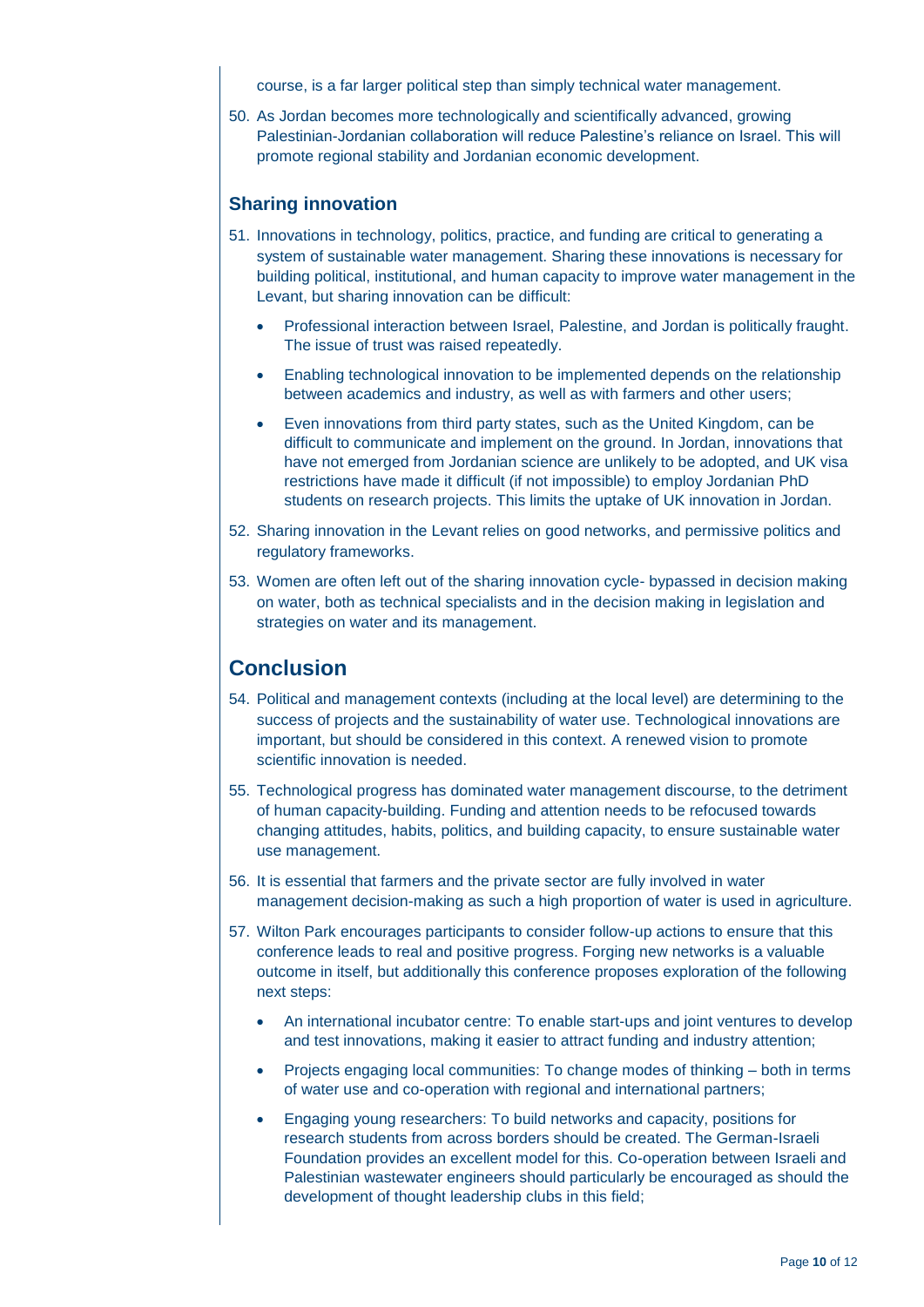- Research into an early warning system: To monitor wastewater pollution infiltrating the drinking water system and particularly to encourage research on removing pharmaceutical products;
- Funding for water management policy innovation in the Arab world**:** Israel's success is not just due to technology but to a holistic policy approach;
- A future conference**:** To engage farmers and the private sector in addition to researchers and officials. This could be hosted at the World Science Forum, which will be held in Jordan in 2017.
- A future conference on how scientific technology and innovation could help respond to the emergency water needs of refugees and displaced persons in the MENA region with particular reference to the impact of refugees on water use in Jordan.
- 58. No step in the right direction is too small. Small steps, such as engaging a village community or training individual researchers, are not trivial.

#### **Daniel Bacon**

#### Wilton Park | October 2016

Wilton Park reports are brief summaries of the main points and conclusions of a conference. The reports reflect rapporteurs' personal interpretations of the proceedings – as such they do not constitute any institutional policy of Wilton Park, The British Council and Innovation Network nor do they necessarily represent the views of the rapporteur.

Should you wish to read other Wilton Park reports, or participate in upcoming Wilton Park conferences, please consult our website [www.wiltonpark.org.uk](http://www.wiltonpark.org.uk/)

To receive our e-newsletter and latest updates on conferences subscribe to <https://www.wiltonpark.org.uk/newsletter/>

#### **References**

Allan, J.A. (1998), "Virtual water: An essential element in stabilising the political economies of the Middle East", in *Transformations of Middle Eastern natural environments: Legacies and lessons*, ed. J. Albert, M. Bernhardsson, and R. Kenna, Bulletin Series No. 103, November (9), (Yale School of Forestry and Environmental Studies: New Haven), pp. 141-149.

Gerten et al (2011), "Internal and external green-blue agricultural water footprints of nations, and related water and land savings through trade", in *Hydrological Earth System Sciences*, Vol. 15, No. 1, pp. 1641–1660.

Gilmont, M. (2014), "Decoupling Dependence on Natural Water: Reflexivity in the Regulation and Allocation of Water in Israel", in *Water Policy*, Vol. 16, No. 1, pp. 79-101.

Gilmont, M. (2016), "Achieving water and food security in the MENA: evidence and potential for decoupling economic and population growth from national water needs", paper to be presented on 13 October 2016 at LMEI Conference, SOAS, 12-13 October 2016.

Jordanian Department of Statistics (2016), see reports by: *The Jordan Times* (http://www.jordantimes.com/news/local/population-stands-around-95-million-including-29-millionguests) and *Trading Economics* (http://www.tradingeconomics.com/jordan/population).

Mercy corps (2014), *Tapped Out: Water Scarcity and Refugee Pressures in Jordan*, p. 9, http://www.mercycorps.org.uk/sites/default/files/MercyCorps\_TappedOut\_JordanWaterReport\_March 204.pdf.

UN-DESA (2015), World population prospects: key findings and advance tables, (UN Department of Social and Economic Affairs: New York).

World Bank (2013), Red Sea – Dead Sea Project Report: Chemical Industry Analysis,